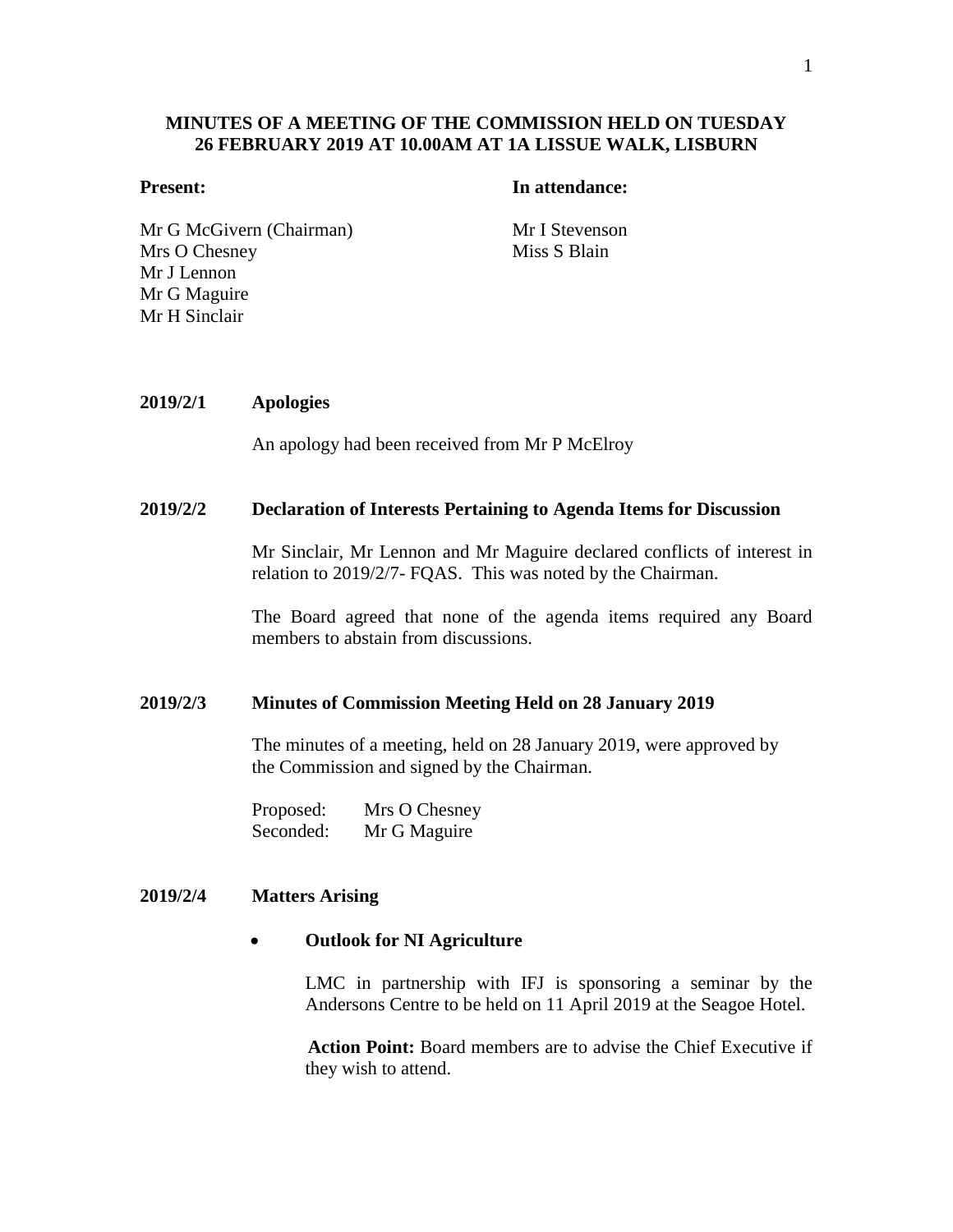*Withheld – commercially sensitive*

# **Export Certification Ltd Updates – Martin Williams**

The Board discussed a number of international developments including the recent opening of the Japanese market which could present an opportunity for some products such as beef tongue, and the price pressures currently impacting markets for hides and skins.

**Action Point:** The Board requested that members are circulated with updates from Export Certification Ltd. The Chief Executive will arrange.

# **2019/2/5 Chairman's Report**

The Chairman reported on meetings / events he had attended since the last Board Meeting.

# **Ammonia Meeting with DAERA Permanent Secretary**

The Chairman attended a meeting with the DAERA Permanent Secretary at Greenmount on 29 January 2019. It had been a wellattended and informative event and a follow up meeting has been arranged for 19 March 2019.

# **British Veterinary Association (BVA) AGM**

The Chairman attended the BVA AGM on 6 February 2019. The guest speaker was Professor Chris Elliot who spoke on "We are what we eat but who do we trust?"

The Board discussed the influence of social media and how to ensure that the red meat industry gets its messages out to the general public in an effective way.

**Action Point:** The Chief Executive will seek to arrange a meeting between NIMEA, Invest NI, UFU and LMC to discuss a long-term strategy to promote the red meat industry.

**Action Point:** The Industry Development Manager will provide an update on Meat Matters information service and IMS Marketing and Communications workshop at the next Board meeting.

# **Quarterly Assurance Meeting with DAERA**

The Chairman and Chief Executive attended the quarterly assurance meeting with DAERA. DAERA advised that secondary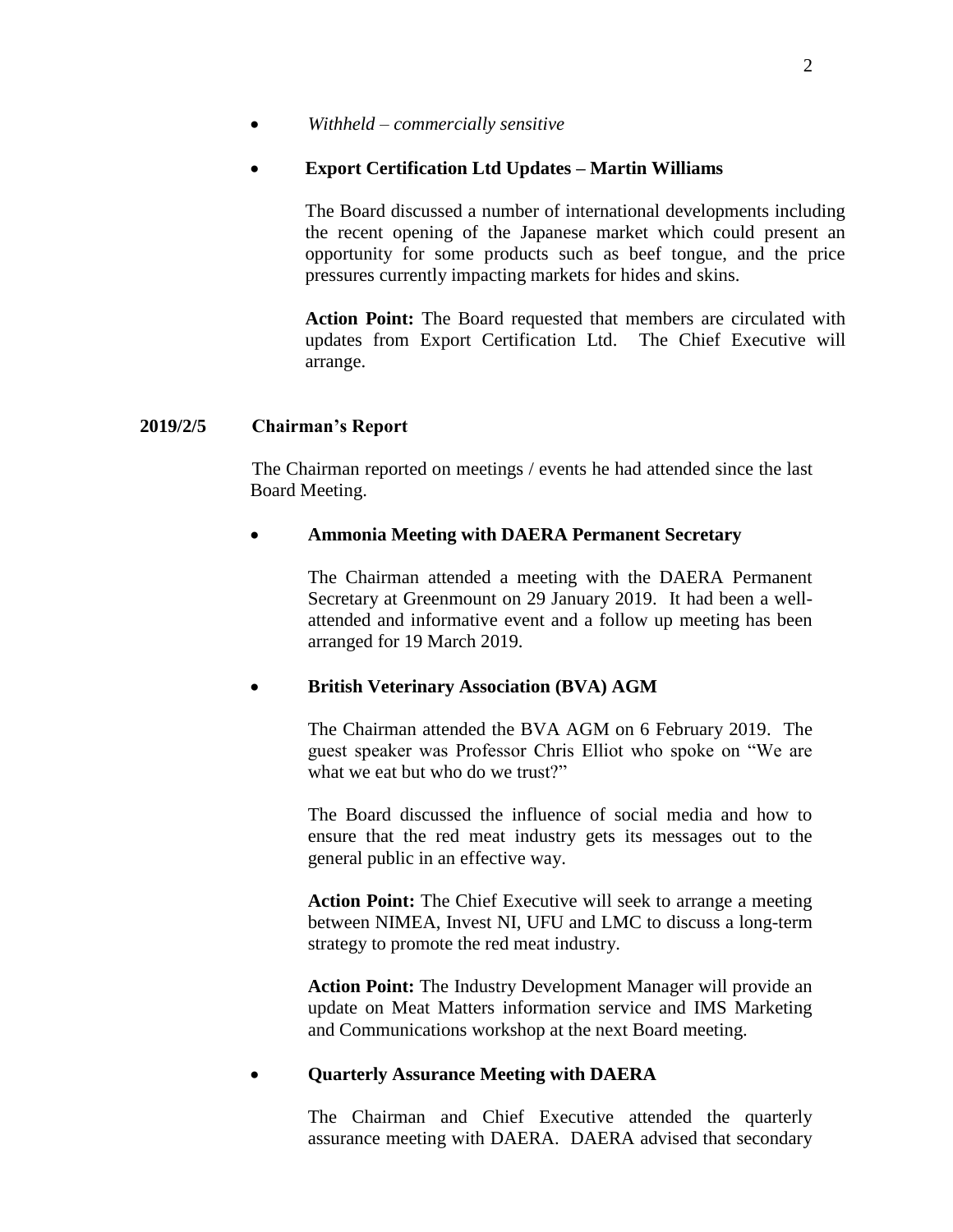legislation was being considered to make Board appointments in the absence of a Minister.

# **2019/2/6** *Withheld – commercially sensitive*

# **2019/2/7 Chief Executive's Report**

# **Brexit**

At a meeting in Loughry on 14 February 2019 senior DAERA personnel briefed Arms Length Bodies on its role within the Northern Ireland Brexit Planning strategy. A Departmental Operations Centre is being established by DAERA and it will run on a 24/7 basis from 25 February for up to 24 weeks after the UK leaves the EU on 29 March 2019.

The Chief Executive also attended the fifth plenary session of the All-Ireland Civic Dialogue on Brexit at Dublin Castle on 15 February 2019. Many of LMC's key stakeholder organisations from Northern Ireland were in attendance.

# **FQAS**

The Chief Executive advised that at its recent meeting the FQAS Industry Board had approved an increase in the producer annual membership fee from £55 to £60 with effect from 1 April 2019. He also advised the Board that a one year contract extension for Certification Services with NIFCC had been agreed, in line with the original contract terms and conditions.

**Action Point:** The Chief Executive will review and circulate the FQAS Industry Board's Terms of Reference (ToR) to the LMC Board in advance of the next LMC Board meeting.

**Action Point:** The minutes of the FQAS Industry Board meetings will be circulated to the LMC Board. The Chief Executive will arrange.

# **Financials**

The Chief Executive advised that the Senior Management Team had reviewed planned expenditure on business plan activities to the end of the financial year. Each of the 12 business objectives within the business plan are on track to be fully achieved. As previously advised, total resource cover of £575k had been successfully requested from DAERA in the three monitoring rounds.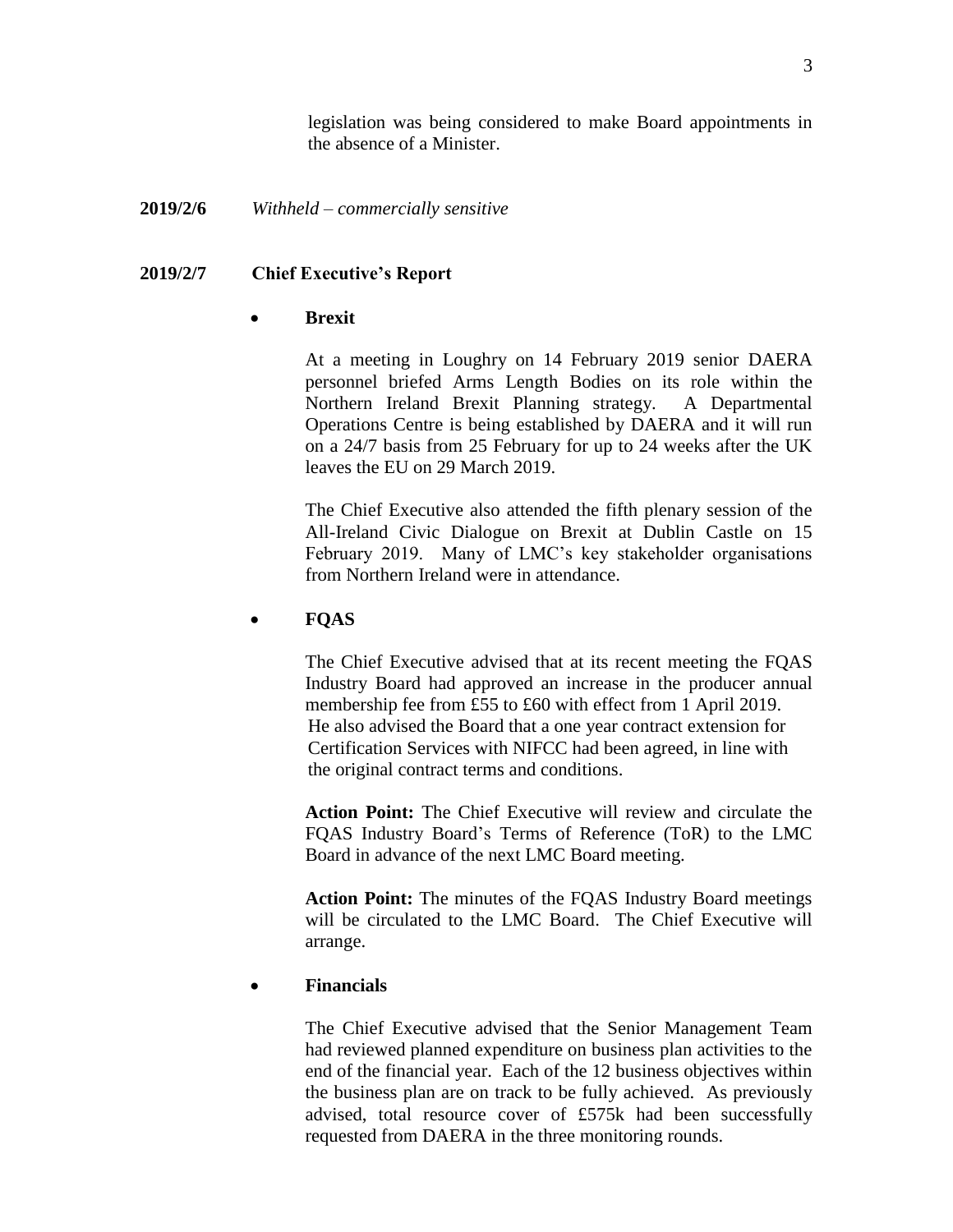### **2019/2/8 Brexit Preparedness**

The Board discussed the preparations within LMC and the NI Red Meat industry for Brexit. The Board agreed there needed to be clear and consistent messages from government which would communicated to LMC stakeholders

#### **2019/2/9 Draft LMC Business Plan & Budget for 2019-2020**

A draft business plan and budget had been circulated in the Board papers. The Board suggested some small amendments to the narrative and discussed the main areas of proposed expenditure.

**Action Point:** The Board approved the draft LMC Business Plan and Budget for 2019-2020.

#### **2019/2/10 Risk Management/Health & Safety**

#### **Verbal Report from ARAC Meeting on 4 February 2019**

The Chief Executive provided a verbal report to the Board in the absence of the ARAC Chairman.

**Action Point:** The updated Risk Register will be brought to the next Board meeting for approval.

# **Internal Business Case**

Since the last Board meeting, the ARAC had approved an internal business case for Assured Food Standards membership.

#### **2019/2/11 Any Other Business**

### **Pay Remit 2018-2019**

The Chief Executive advised that the Pay Remit guidance for 2018-2019 had been issued to LMC.

**Action Point:** The Board asked the Remuneration Committee to consider the Pay Remit guidance and bring a recommendation to the next Board meeting.